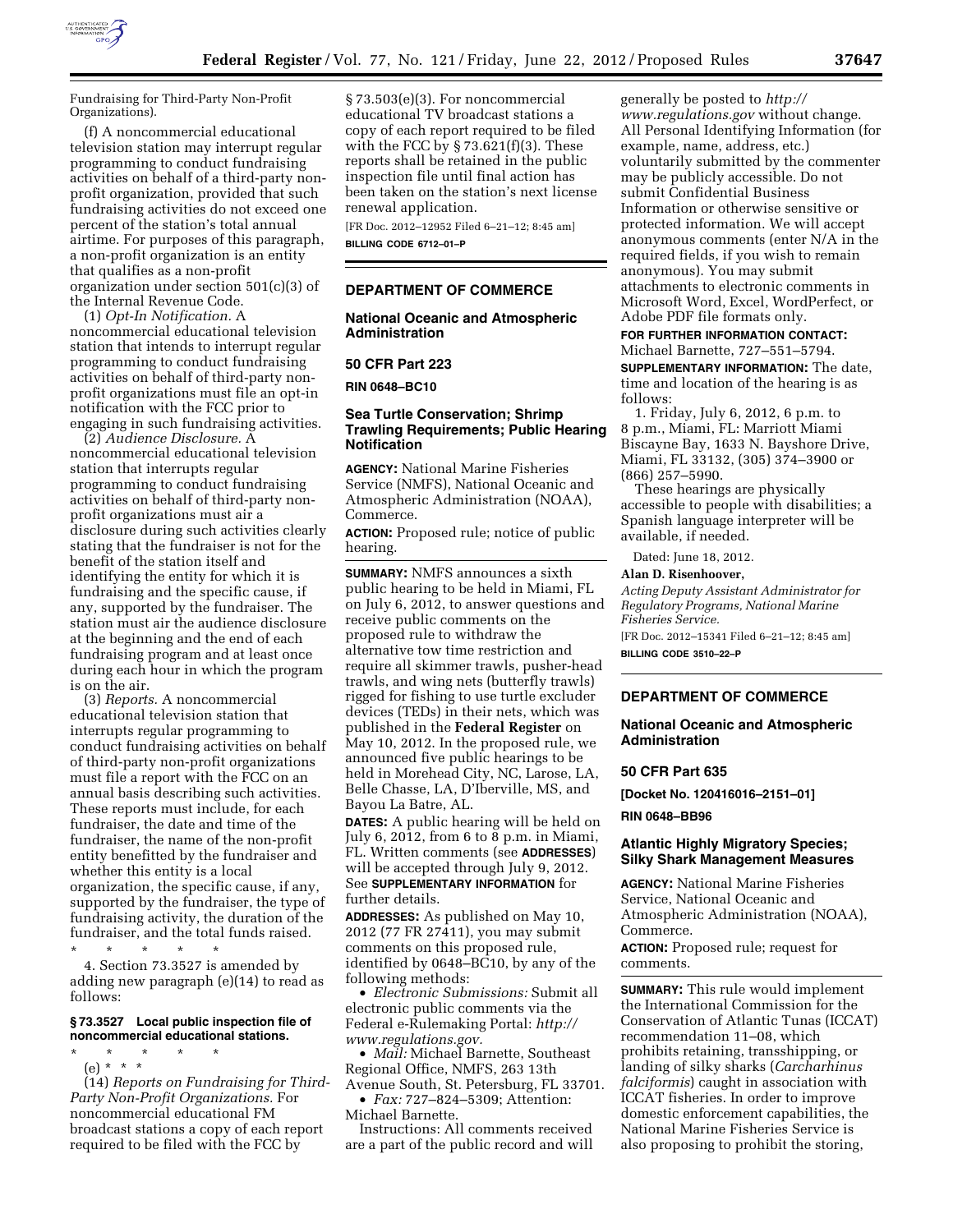selling and purchasing of the species. This rule would affect the commercial HMS pelagic longline fishery for tuna and tuna-like species in the Atlantic Ocean, including the Caribbean Sea and Gulf of Mexico. This rule would not affect commercial fishermen fishing for sharks with bottom longline, gillnet, or handgear; nor would the rule affect recreational fishermen as harvesting silky sharks is already prohibited in the recreational fishery. This action implements the ICCAT

recommendation, consistent with the Atlantic Tunas Convention Act (ATCA), and furthers domestic management objectives under the Magnuson-Stevens Fishery Conservation and Management Act (Magnuson-Stevens Act).

**DATES:** Written comments must be received by 5 p.m., local time, on July 23, 2012.

**ADDRESSES:** You may submit comments on this document, identified by NOAA– NMFS–2012–0116, by any of the following methods:

• *Electronic Submission:* Submit all electronic public comments via the Federal e-Rulemaking Portal *[www.regulations.gov.](http://www.regulations.gov)* To submit comments via the e-Rulemaking Portal, first click the ''submit a comment'' icon, then enter NOAA–NMFS–2012–0116 in the keyword search. Locate the document you wish to comment on from the resulting list and click on the ''Submit a Comment'' icon on the right of that line.

• *Mail:* Submit written comments to Sarah de Flesco or Karyl Brewster-Geisz at National Marine Fisheries Service, Highly Migratory Species Management Division, 1315 East-West Highway, Silver Spring, MD 20910.

• *Fax:* 301–713–1917; Attn: Sarah de Flesco.

*Instructions:* Comments must be submitted by one of the above methods to ensure that the comments are received, documented, and considered by NMFS. Comments sent by any other method, to any other address or individual, or received after the end of the comment period, may not be considered. All comments received are a part of the public record and will generally be posted for public viewing on *[www.regulations.gov](http://www.regulations.gov)* without change. All personal identifying information (e.g., name, address, etc.) submitted voluntarily by the sender will be publicly accessible. Do not submit confidential business information, or otherwise sensitive or protected information. NMFS will accept anonymous comments (enter ''N/A'' in the required fields if you wish to remain anonymous). Attachments to electronic

comments will be accepted in Microsoft Word or Excel, WordPerfect, or Adobe PDF file formats only.

### **FOR FURTHER INFORMATION CONTACT:**

Sarah de Flesco or Karyl Brewster-Geisz by phone: 301–427–8503 or by fax: 301– 713–1917.

**SUPPLEMENTARY INFORMATION:** The U.S. Atlantic shark fisheries are managed under the authority of the Magnuson-Stevens Act, 16 U.S.C. 1801 *et seq.* The U.S. Atlantic tuna and tuna-like species fisheries are managed under the dual authority of the Magnuson-Stevens Act and ATCA, 16 U.S.C. 971 *et seq.* ATCA authorizes the Secretary of Commerce (Secretary) to promulgate regulations, as may be necessary and appropriate, to implement ICCAT recommendations. ICCAT is responsible for the conservation of tuna and tuna-like species in the Atlantic Ocean and adjacent seas. ICCAT recommendations are binding on Contracting Parties, unless Parties object pursuant to the treaty. All ICCAT recommendations are available on the ICCAT Web site at *[http://www.iccat.int/en/.](http://www.iccat.int/en/)* The authority to issue regulations under the Magnuson-Stevens Act and ATCA has been delegated from the Secretary to the Assistant Administrator for Fisheries (AA), NOAA. The implementing regulations for Atlantic highly migratory species (HMS) are at 50 CFR part 635.

At the 22nd Regular Meeting of ICCAT in 2011, ICCAT adopted Recommendation 11–08, which requires the United States to initiate rulemaking in order to fulfill obligations as a Contracting Party to the Convention. The ''Recommendation on the Conservation of Silky Sharks Caught in Association with ICCAT Fisheries (11– 08),'' requires fishing vessels operating in ICCAT fisheries to release all silky sharks whether dead or alive, and prohibits retaining on board, transshipping, or landing any part or whole carcass of a silky shark (*Carcharhinus falciformis*). The recommendation cites the fact that silky sharks were ranked as the species with the highest degree of vulnerability in the 2010 ecological risk assessment for Atlantic sharks.

In this proposed rule, NMFS considers changes to the Atlantic HMS regulations at 50 CFR part 635, consistent with the ICCAT recommendation and the Magnuson-Stevens Act. Such changes would affect only commercial vessels with pelagic longline gear onboard that fish for tunas and tuna-like species. Harvesting silky sharks is already prohibited in the recreational fishery. While silky sharks could be caught on handgear, bottom

longline, or gillnet gear commercially, these gears target sharks directly and are not used in association with ICCAT fisheries; therefore, we are not considering action to prohibit the retention of silky sharks from these gears.

We prepared a draft Environmental Assessment (EA), Regulatory Impact Review (RIR), and an Initial Regulatory Flexibility Analysis (IRFA), which present and analyze anticipated environmental, social, and economic impacts of each alternative contained in this proposed rule. The complete list of alternatives and related analyses are provided in the draft EA/RIR/IRFA, and are not repeated here in their entirety. A copy of the draft EA/RIR/IRFA prepared for this proposed rule is available from NMFS (see **ADDRESSES**).

In this action, we propose to prohibit the retention of silky sharks on Atlantic HMS commercially-permitted vessels that have pelagic longline gear on board. Additionally, we propose to prohibit the storing, selling, or purchasing of silky sharks to ensure domestic enforcement ability.

Silky sharks were last assessed as part of the Large Coastal Shark complex, which was assessed during the Southeast Data, Assessment, and Review (SEDAR) 11 process. Silky sharks are part of the complex, and the stock status of silky sharks is unknown.

Silky sharks were included in the 2010 ecological risk assessment conducted for the ICCAT Standing Committee on Research and Statistics. In the risk assessment, silky sharks were ranked as the Atlantic shark species with the highest degree of vulnerability to fishing. Given the low productivity and high susceptibility of silky sharks to pelagic longline fisheries as noted in the ecological risk assessment, the implementation of the ICCAT silky shark recommendation could benefit the status of this stock by reducing mortality in the Atlantic Ocean.

We considered three alternatives for the proposed action. Alternative 1 would maintain the status quo and would not implement ICCAT Recommendation 11–08. Alternative 2 would prohibit retaining, transshipping, and landing silky sharks. The proposed action is alternative 3, which would prohibit retaining, transshipping, and landing as well as prohibiting the storing, selling, and purchasing of silky sharks.

An analysis of the 2006 through 2010 HMS logbook data, which covers the HMS pelagic longline fishery, indicates that under status quo (alternative 1) on average a total of 60 silky sharks are kept per year and a total of 1,417 are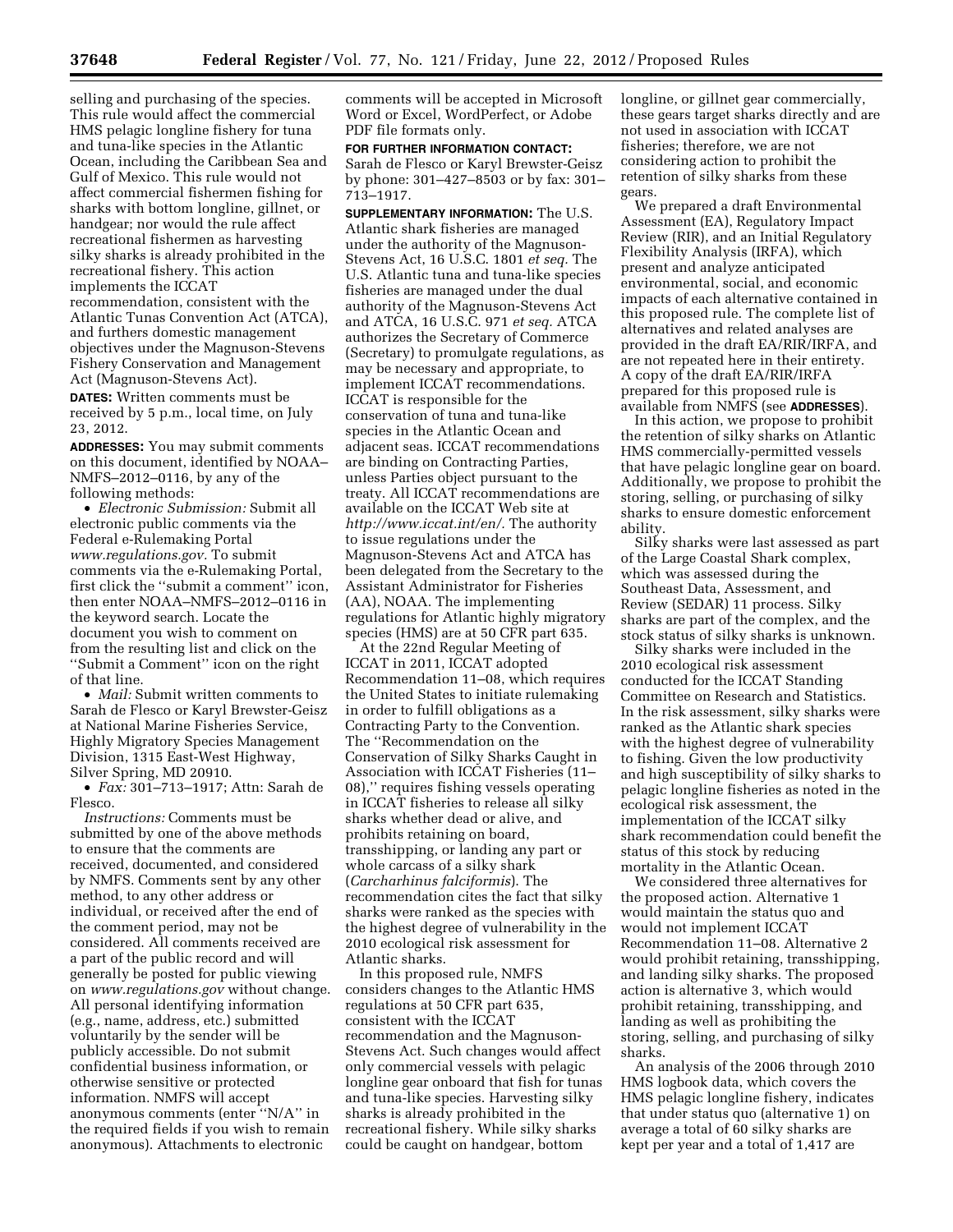discarded dead (742) or alive (676) each year in U.S. fisheries. Thus, from these figures, only about 4 percent of all silky sharks caught by pelagic longline vessels are retained.

Under both alternative 2 and alternative 3 (the proposed alternative), all live and dead silky sharks would have to be released by pelagic longline fishermen. According to the pelagic longline observer program and HMS logbook data, on average each year, 60 silky sharks were retained, of which 17 were caught alive and 43 caught dead. Therefore, under these two alternatives, of the 60 silky sharks kept per year, 17 would be released alive. Although silky sharks are not caught in large numbers in the pelagic longline fishery (i.e., less than 12 percent of pelagic longline trips between 2006–2010 caught silky sharks), these alternatives would have minor, beneficial ecological impacts for silky sharks because mortality would be reduced somewhat in the pelagic longline fishery.

Under both alterative 2 and alternative 3 (the proposed action), approximately 785 would be discarded dead (43 sharks discarded from those that would be retained under the status quo plus 742 that would be discarded dead under the status quo). The actual number of silky sharks expected to be caught (1,477 per year on average) in the pelagic longline fishery is not expected to change as a result of this action. Because few silky sharks are currently retained in proportion to the total number of silky sharks caught, the prohibition against retention would have minor beneficial ecological impacts although it may provide some additional incentive to avoid the species. Any reduction of mortality for silky sharks could be expected to also have beneficial impacts due to low productivity and high susceptibility of silky sharks to pelagic longline fisheries as noted in the 2010 ICCAT ecological risk assessment.

Atlantic HMS commercial permit holders with pelagic longline gear on board would no longer be authorized to retain silky sharks and could experience minor, adverse socioeconomic impacts. The current HMS pelagic longline fleet consists of 242 vessels as of October 2011. However, according to HMS logbook data, on average, seven pelagic longline vessels combined landed 60 silky sharks weighing 2,671 lb per year from 2006 through 2009. Using the median, ex-vessel price per pound of

\$0.75 for silky shark meat and \$11.11 for shark fins, this is equivalent to \$3,392 (\$1,489 for fins and \$1,903 for meat) in average annual gross revenues from landings of silky sharks from pelagic longline vessels or \$485 per vessel that landed silky sharks. Because the proposed action would prohibit the retention of silky sharks from pelagic longline vessels, it would likely result in minor, adverse socioeconomic impacts to commercial pelagic longline fishermen because, even though there are small amounts of silky sharks landed, fishermen would no longer be able to land this species and could potentially lose annual revenues of \$3,392 for all vessels or \$485 per vessel. However, it is unlikely that commercial fishermen would alter fishing practices for tuna and tuna-like species, because silky shark landings constitute such a small portion of pelagic longline catch, landings, and revenues.

Under alternative 3 (the proposed action), the pelagic longline fishery would be prohibited against the storing, selling, and purchasing of silky sharks in addition to prohibiting the retaining, transshipping, and landing of silky sharks. The proposed action would provide consistency with current regulations for oceanic whitetip and hammerhead (except for *Sphyrna tiburo*) sharks in the commercial pelagic longline fishery for tuna and tuna-like species and would simplify compliance, for fishermen and for dealers, as well as enforcement. The measureable ecological impacts of the proposed action (alternative 3) remain the same as alternative 2. However, the proposed action might have additional ecological benefits by reducing mortality of silky sharks. Additionally, under the proposed action, Atlantic HMS commercial permit holders with pelagic longline gear on board would no longer be authorized to retain silky sharks and could experience minor, adverse socioeconomic impacts. The measureable economic and social impacts of the proposed action are similar to those of alternative 2. However, under the proposed action, a pelagic longline vessel operator would not be allowed to store or sell silky shark products and a dealer could not buy silky sharks from a pelagic longline vessel owner or operator. Adding additional prohibitions beyond those called for under alternative 2 would also be consistent with the approach we have taken for oceanic whitetip sharks

and scalloped, smooth and great hammerhead sharks in the commercial pelagic longline fishery for tuna and tuna-like species. We feel that adding the prohibitions against storing, selling and purchasing silky sharks under the specified circumstances would make them easier to remember by making the regulations consistent with those in place for oceanic whitetip and scalloped, smooth and great hammerhead sharks, and thus, would help fishermen and dealers and improve compliance. The addition would also allow for enforcement of the prohibition even in cases where the violation is not detected at sea or during landing. Finally, the extension of the prohibition against the sale and purchase should help to eliminate the market for silky sharks and encourage compliance with the prohibition on retention. Although there would be some minor adverse socioeconomic impacts under the proposed action due to a slight loss of revenue by pelagic longline vessel operators similar to that of alternative 2, the proposed action would provide minor beneficial socioeconomic impacts by providing a rule that is consistent with the current regulations and easier with which to comply and enforce.

In conclusion, the proposed action of prohibiting the retention of silky sharks in the pelagic longline fishery for tuna and tuna-like species is likely to have minor beneficial ecological impacts because of the potential reduction in mortality, and minor adverse socioeconomic impacts because this species constitutes a low percentage of the total pelagic longline landings.

## **Public Hearing**

Comments on this proposed rule, Draft Environmental Assessment, and Finding of No Significant Impact may be submitted via *[http://](http://www.regulations.gov) [www.regulations.gov](http://www.regulations.gov)*, mail, or fax, and comments may also be submitted at a public hearing (see **DATES** and **ADDRESSES**). NMFS solicits comments on this proposed rule by July 23, 2012. NMFS will hold a public hearing via conference call for this proposed rule. The hearing location is physically accessible to people with disabilities. Requests for sign language interpretation or other auxiliary aids should be directed to Sarah de Flesco at 301–427–8503, at least 7 days prior to the meeting.

| _ocation | Date | Time | Address                                           |
|----------|------|------|---------------------------------------------------|
|          |      |      | Conference line: 800-857-3903; Passcode: 6059057. |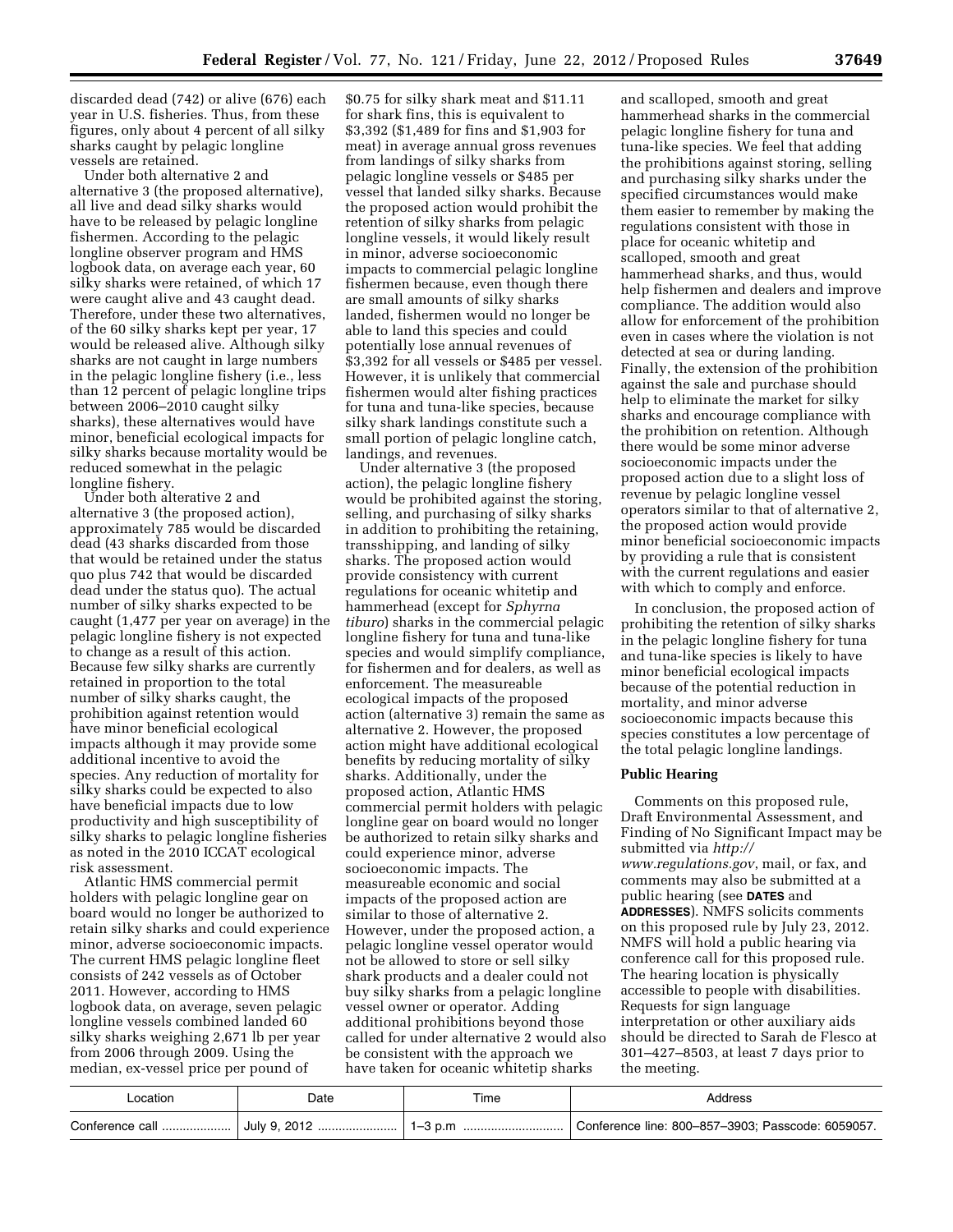The public is reminded that NMFS expects participants at the public hearings to conduct themselves appropriately. At the beginning of each public hearing, a representative of NMFS will explain the ground rules (e.g., alcohol is prohibited from the hearing room; attendees will be called to give their comments in the order in which they registered to speak; each attendee will have an equal amount of time to speak; and attendees should not interrupt one another). The NMFS representative will attempt to structure the meeting so that all attending members of the public will be able to comment, if they so choose, regardless of the controversial nature of the subject(s). Attendees are expected to respect the ground rules, and, if they do not, they will be asked to leave the hearing.

#### **Classification**

Pursuant to the Magnuson-Stevens Act, the NMFS Assistant Administrator has determined that the proposed rule is consistent with the 2006 Consolidated HMS FMP and its amendments, other provisions of the Magnuson-Stevens Act, and other applicable law, subject to further consideration after public comment.

NMFS prepared an environmental assessment that discusses the impact on the environment as a result of this rule. In this proposed action, NMFS is considering prohibitions against retaining, transshipping, landing, storing, selling, or purchasing of silky sharks in the Atlantic pelagic longline fishery for tuna and tuna-like species. A copy of the environmental assessment is available from NMFS (see **ADDRESSES**).

This proposed rule has been determined to be not significant for purposes of Executive Order 12866.

An Initial Regulatory Flexibility Analysis (IRFA) was prepared, as required by section 603 of the RFA (RFA). The IRFA describes the economic impact this proposed rule, if adopted, would have on small entities. A description of the action, why it is being considered, and the legal basis for this action are contained at the beginning of this section in the preamble and in the **SUMMARY** section of the preamble. A summary of the analysis follows. A copy of this analysis is available from NMFS (see **ADDRESSES**).

In compliance with section  $603(b)(1)$ of the Regulatory Flexibility Act, the purpose of this proposed rulemaking is consistent with the Magnuson-Stevens Act and the 2006 Consolidated HMS FMP and its amendments to implement recommendations of ICCAT pursuant to ATCA and to achieve domestic management objectives under the Magnuson-Stevens Act.

In compliance with section 603(b)(2) of the Regulatory Flexibility Act, the objectives of this proposed rulemaking are to consider changes to the HMS regulations at 50 CFR part 635 consistent with an ICCAT recommendation. NMFS proposes to implement the 2011 ICCAT silky shark recommendation in the Atlantic HMS fisheries that target tuna and tuna-like species because NMFS considers these fisheries to be ICCAT-managed fisheries. The regulatory changes would affect HMS vessels that catch sharks in association with tuna and tuna-like species on commercial vessels that deploy pelagic longline gear. This proposed action is necessary to implement an ICCAT recommendation pursuant to ATCA. In compliance with the ATCA, NMFS is required to implement domestic regulations consistent with recommendations adopted by ICCAT as necessary and appropriate.

Section 603(b)(3) requires Federal agencies to provide an estimate of the number of small entities to which the rule would apply. In accordance with the Small Business Administration (SBA) size standards, NMFS used the following thresholds to determine if an entity regulated under this action would be considered a small entity: average annual receipts less than \$4.0 million for fish-harvesting, average annual receipts less than \$6.5 million for charter/party boats, 100 or fewer employees for wholesale dealers, or 500 or fewer employees for seafood processors. Using these thresholds, NMFS determined that all HMS permit holders are small entities. Specifically, this proposed action would apply to all participants in the Atlantic HMS pelagic longline commercial fishery that targets tuna and tuna-like species. As of October 2011, 242 vessels held a commercial Tuna Longline permit and can be reasonably assumed to use pelagic longline gear. All of the vessels holding these permits could be affected by this action.

This proposed rule does not contain any new reporting, recordkeeping, or other compliance requirements (5 U.S.C. 603(b)(4)). Similarly, this proposed rule would not conflict, duplicate, or overlap with other relevant Federal rules (5 U.S.C. 603(b)(5)). Fishermen, dealers, and other participants in this fishery must comply with a number of international agreements, domestic laws, and other FMPs. These include, but are not limited to, the Magnuson-Stevens Act, ATCA, the High Seas

Fishing Compliance Act, the Marine Mammal Protection Act, the Endangered Species Act, the National Environmental Policy Act, the Paperwork Reduction Act, and the Coastal Zone Management Act. NMFS does not believe that the proposed regulations would duplicate, overlap, or conflict with any relevant regulations, Federal or otherwise.

Under section 603(c), agencies are required to describe any alternatives to the proposed rule that accomplish the stated objectives and which minimize any significant economic impacts. These impacts are discussed below and in the draft Environmental Assessment for the proposed action. Additionally, the Regulatory Flexibility Act (5 U.S.C.  $603(c)(1)–(4)$ ) lists four general categories of significant alternatives that would assist an agency in the development of significant alternatives. These categories of alternatives are: (1) Establishment of differing compliance or reporting requirements or timetables that take into account the resources available to small entities; (2) clarification, consolidation, or simplification of compliance and reporting requirements under the rule for such small entities; (3) use of performance rather than design standards; and (4) exemptions from coverage of the rule for small entities.

In order to meet the objectives of this proposed rule, consistent with the Magnuson-Stevens Act, NMFS cannot exempt small entities or change the reporting requirements only for small entities because all the entities affected are considered small entities. Thus, there are no alternatives discussed that fall under the first, second, and fourth categories described above. NMFS does not know of any performance or design standards that would satisfy the aforementioned objectives of this rulemaking while, concurrently, complying with the Magnuson-Stevens Act. Thus, there are no alternatives considered under the third category. As described below, NMFS analyzed several different alternatives in this proposed rulemaking and provides rationale for identifying the preferred alternatives to achieve the desired objective.

NMFS prepared this IRFA to analyze the impacts on small entities of the alternatives for implementing the ICCAT Recommendation 11–08 for pelagic longline vessels that target tuna and tuna-like species, all of which are considered small entities. NMFS considered and analyzed three alternatives including Alternative 1 (no action); Alternative 2 (implementing ICCAT Recommendation 11–08 in the